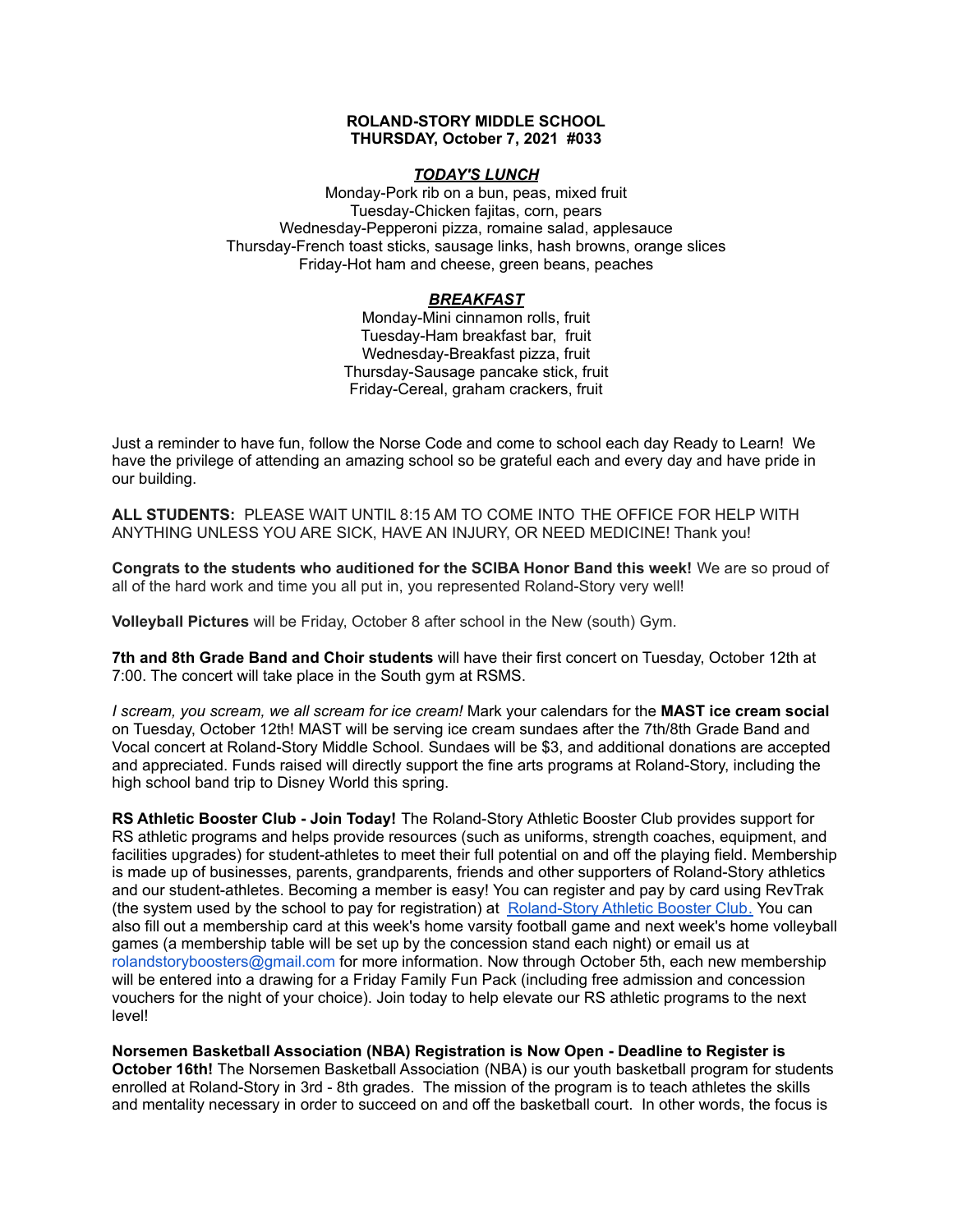to teach our athletes the "NORSEMEN WAY"! To register for the 2021 -2022 season, please go to <https://go.teamsnap.com/forms/289235> . **Registration deadline is October 16th.** If you need more information about registration or about NBA please pick up a flyer in the office or send an email to rolandstorynba@gmail.com.

The **wrestling apparel online store** is open now. Deadline to order is Thursday, October 14. <https://rsmswrestling21.itemorder.com/shop/sale/?saleCode=BMNXU>

**Concessions workers needed!** In order to have Concessions for Home Middle School Volleyball games, we need two 7th or 8th grade students to sign up to work. Time frame is 4:15 to approximately 6:15-6:30. Please sign up on the sheet in the office. Your help is greatly appreciated.

**7 th and 8 th Grade Roland Rural Bus Room** please report to Mrs. Hetland's room at 3:30.

**Reminder to all students attending middle school and high school events:** Please come to watch the event and NOT be running around. Remember to demonstrate the Norse Code positively cheering for both teams.

### **RSMS to offer "Skip the Trip" Iowa DOT instruction permit knowledge tests**

Do you have a student who is ready to take the operator knowledge test to get an Iowa instruction permit to drive? RSMS is now offering the test right here at school as part of the Iowa Department of Transportation's "Skip the Trip" program. In partnering with the Iowa DOT, RSMS can save families time, cost, and the hassle of making a trip to a driver's license service center for testing. Students will be able to take the web-based test in a more familiar environment that works to reduce test anxiety and increase success rates. Tests are overseen by trained school staff to assure the integrity of test results. To be eligible to take the remote knowledge test, your student must be age 14 or older and not currently hold an Iowa instruction permit. Students that have turned 14 prior to the testing date must sign up in the office and have permission given from their parent by either email or phone. Students will have the opportunity to test on the second Tuesday of each month. "Skip the Trip" allows students to take their initial test at school as the first step in getting your student to be a confident driver. Once a student has successfully passed the test, the student will receive an email verifying a successful test. The student brings a copy of the email to the driver's license service center along with the other required documentation that will prove their identity to be issued their instruction permit. Service center staff will verify passing test result emails with Iowa DOT records. Visit [www.iowadot.gov/mvd/realid/success.asp](http://www.iowadot.gov/mvd/realid/success.asp) to determine what documentation to bring with you to receive your student's permit. To prepare for a successful knowledge test, students should study the Iowa Driver's Manual and online practice test, both available at: <https://iowadot.gov/mvd/driverslicense/manuals-and-practice-tests>.

#### **Quote of the Week:**

"Winning is not a sometime thing, it is an all the time thing. You don't do things right once in a **while…you do them right all the time." Vince Lombardi**

## **R-S MS PRACTICE / SHUTTLE SCHEDULE CROSS COUNTRY, FOOTBALL, VOLLEYBALL OCTOBER 4 - OCTOBER 8**

**CROSS COUNTRY & VOLLEYBALL -- SHUTTLE @ 5:15 P.M. FOOTBALL -- SHUTTLE @ 5:35 P.M.**

| THURSDAY, OCTOBER 7 -- NO Shuttle |                                   |
|-----------------------------------|-----------------------------------|
| Cross Country                     | @ Jewell Golf & Country Club 4:15 |
|                                   | Dismiss @ $3:00$ / Bus @ $3:10$   |
| Football                          | 8th vs. Saydel. 4:30 / 7th @ 6:00 |